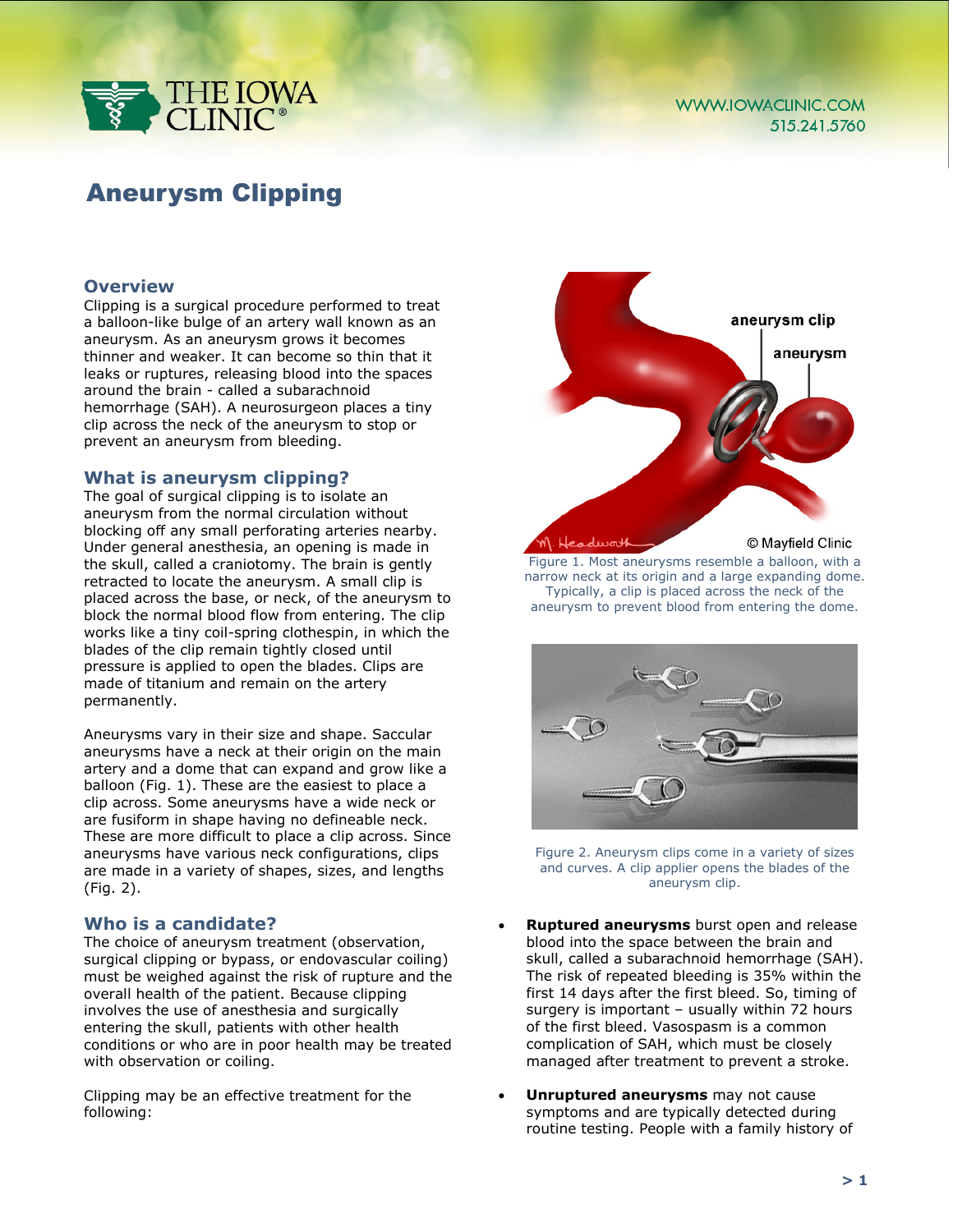brain aneurysms should have a screening test (CT or MR angiogram). The risk of aneurysm rupture is about 1% per year but may be higher or lower depending on the size and location of the aneurysm. However, when rupture occurs, the risk of death is 40%, and the risk of disability is 80%.

# **The surgical decision**

The treatment decision for observation, surgical clipping or bypass, or endovascular coiling largely depends on the aneurysm's size, location, and neck geometry. The less invasive nature of coiling is likely to be favored in patients who are older, are in poor health, have serious medical conditions, or have aneurysms in certain locations. In patients younger than 40 years of age, the difference in the safety between coiling versus clipping is small. Therefore, the better long-term protection from bleeding may give patients with clipped aneurysms an advantage in life expectancy.

Comparing the long-term results of coiling versus clipping of aneurysms is an area of ongoing study. Clipping has proven its long-term effectiveness over several decades. Coiling is a relatively new technique (since 1990s) and its long-term protection against rebleeding is not known. The International Subarachnoid Aneurysm Trial (ISAT) explored this topic over a period of years (1994- 2007) [1,2]. But because the study was limited to ruptured aneurysms and included a very select group of patients, its results cannot be applied to all aneurysm patients. Therefore, the best treatment option remains highly individualized. Discuss with your doctor the technique most appropriate for your specific case.

# **Who performs the procedure?**

Surgical clipping is performed by a neurosurgeon. Many neurosurgeons have specialized training in cerebrovascular surgery. Ask your surgeon about their training, especially if your case is complex.

# **What happens before surgery?**

Preparation before surgery differs if you are brought to the emergency room with a ruptured aneurysm or you are considering clipping for an unruptured aneurysm.

A ruptured aneurysm is life threatening – you may be taken immediately to the operating room after the doctors have located the aneurysm and your blood pressure is stabilized. To decrease blood pressure doctors may use medication, hyperventilation on a breathing machine, or sedation. An arterial pressure (AP) line may be inserted into your arm to monitor blood pressure. Visits with your loved one may be restricted in order to create a calm environment with little stimulation.

If you have an unruptured aneurysm, you will be scheduled for presurgical tests (e.g., blood test, electrocardiogram, chest X-ray) several days before surgery. In the doctors office you will fill out paperwork and sign consent forms so that your surgeon knows your medical history (i.e., allergies, medicines, anesthesia reactions, previous surgeries). You should stop taking all non-steroidal antiinflammatory medicines (Naproxin, Advil, etc.) and aspirin one week before surgery.

Patients are admitted to the hospital the morning of the procedure. No food or drink is permitted past midnight the night before surgery. An intravenous (IV) line is placed in your arm. An anesthesiologist will explain the effects of anesthesia and its risks.

# **What happens during surgery?**

There are six steps to the procedure. The operation generally takes 3-5 hours or longer if a complex craniotomy is planned.

### **Step 1: prepare the patient**

You will lie on the operating table and be given general anesthesia. After you are asleep, your head is placed in a three-pin skull fixation device, which attaches to the table and holds your head in position during the procedure. Next, the incision area of the scalp is prepped. Skin incisions are usually made behind the hairline. For better cosmetics immediately after surgery, a hair sparing technique may be used, where only a 1/4-inch wide area along the proposed incision is shaved. However, sometimes the entire incision area may be shaved.

A lumbar drain may be inserted in your lower back to remove cerebrospinal fluid (CSF) and allow the brain to relax during surgery. A brain-relaxing drug (mannitol) may be given.

### **Step 2: perform a craniotomy**

Depending on the location of your aneurysm, a bone flap, or **craniotomy**, will be made in your skull. There are many types of craniotomies. Ask your surgeon to describe exactly where the skin incision will be made and the bone to be removed.

After your scalp is prepped, the surgeon will make a skin incision to expose the skull. The skin and muscles are lifted off the bone and folded back. Next, small burr holes are made in the skull with a drill. The burr holes allow entrance of a special saw called a craniotome. Similar to using a jigsaw, the surgeon cuts an outline of a bone window (Fig. 3). The cut bone flap is lifted and removed to expose the protective covering of the brain, called the dura mater. The bone flap is safely stored and replaced at the end of the procedure.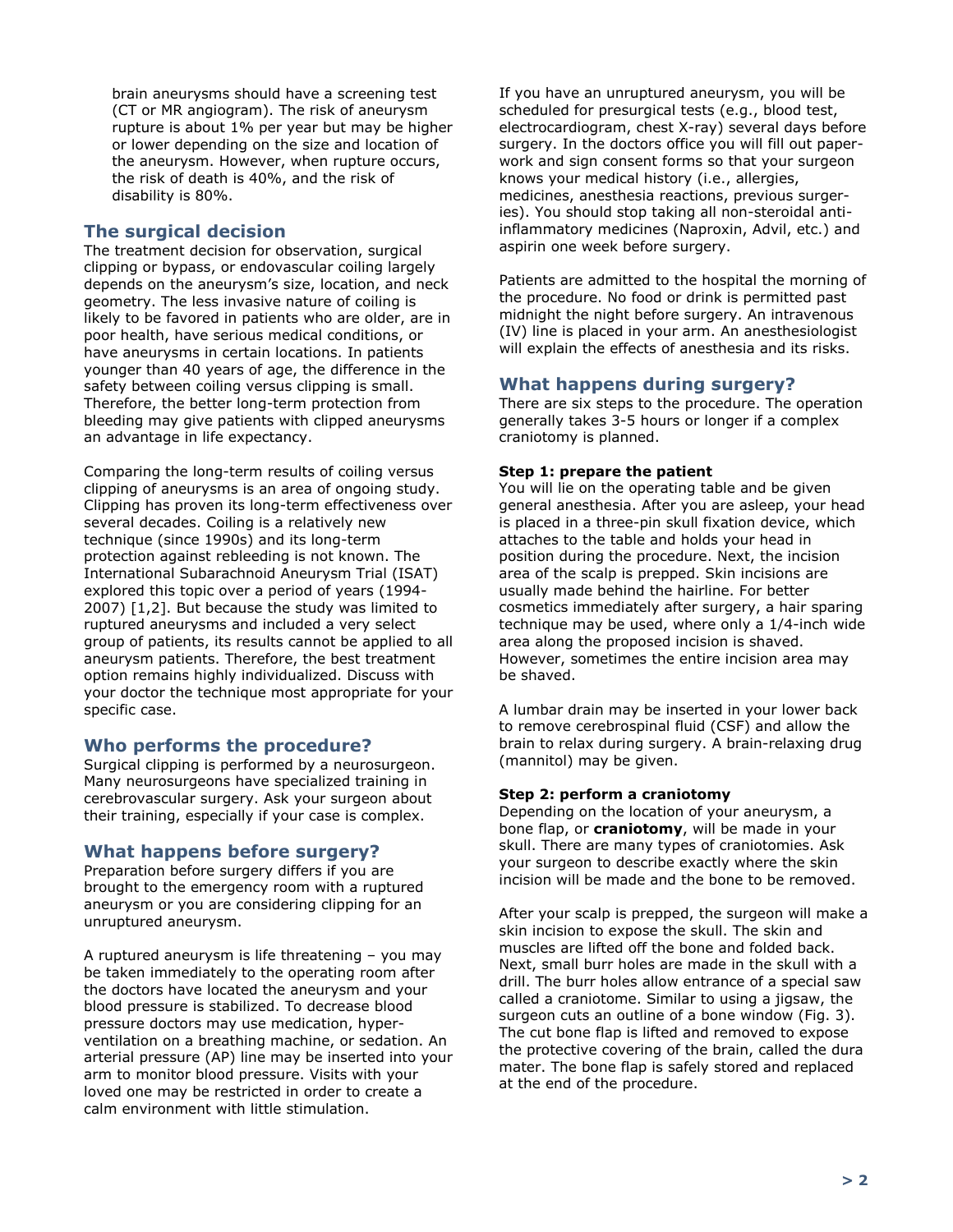#### **Step 3: expose the aneurysm**

The dura is opened and folded back to expose the brain. Retractors are placed on the brain to gently open a corridor between the brain and skull. Working under an operating microscope, the surgeon carefully opens the corridor, locates the artery and follows it to the aneurysm.

Before placing the clip, the surgeon obtains control of the blood flow in and out of the aneurysm. Handling of the aneurysm, especially the dome can cause rupture. Should rupture occur during surgery, a temporary clip can be placed across the parent artery to stop the bleeding. Depending on the aneurysm size and location, vascular control may be obtained at the carotid artery in the neck through a separate incision.

#### **Step 4: insert the clip**

Once vascular control is achieved, the aneurysm neck is prepared for clipping. Often the aneurysm is held tight by connective tissue and must be freed and isolated from other structures. Additionally, small arteries called perforators must be noted so they are not included in the clip. The clip is held open with a clip applier and placed across the aneurysm neck. Once released, the jaws of the clip close pinching off the aneurysm from the parent artery (Fig. 4). Multiple clips may be used.

#### **Step 5: check the clip**

The surgeon inspects the clip to make sure it is not narrowing the parent artery or has other arteries in its jaws. The dome of the aneurysm is punctured with a needle to make sure blood is not filling the aneurysm. Intraoperative angiography may be performed to confirm blood flow through the parent artery.

#### **Step 6: close the craniotomy**

Once the clip is in place, the retractors holding the brain are removed and the dura is closed with sutures. The bone flap is replaced and is secured to the skull with titanium plates and screws. The muscles and skin are sutured back together. A turban-like or soft adhesive dressing will be placed over the incision.

### **What happens after surgery?**

After surgery you'll be taken to the recovery room, where vital signs are monitored as you awake from anesthesia. Then you'll be transferred to the neuroscience intensive care unit (NSICU) for observation and monitoring. Pain medication will be given as needed. You may experience nausea and headache after surgery; medication can control these symptoms.

After 24 to 48 hours, unruptured aneurysm patients are usually transferred to the neurological floor. Monitoring will continue as you increase your activity level. In a few days you'll be released from the hospital and given discharge instructions.



Figure 3. A craniotomy is made in the skull over the area where the aneurysm is located. The bone flap is lifted and temporarily removed.



Figure 4. A titanium clip is placed across the neck of an aneurysm preventing blood from entering.